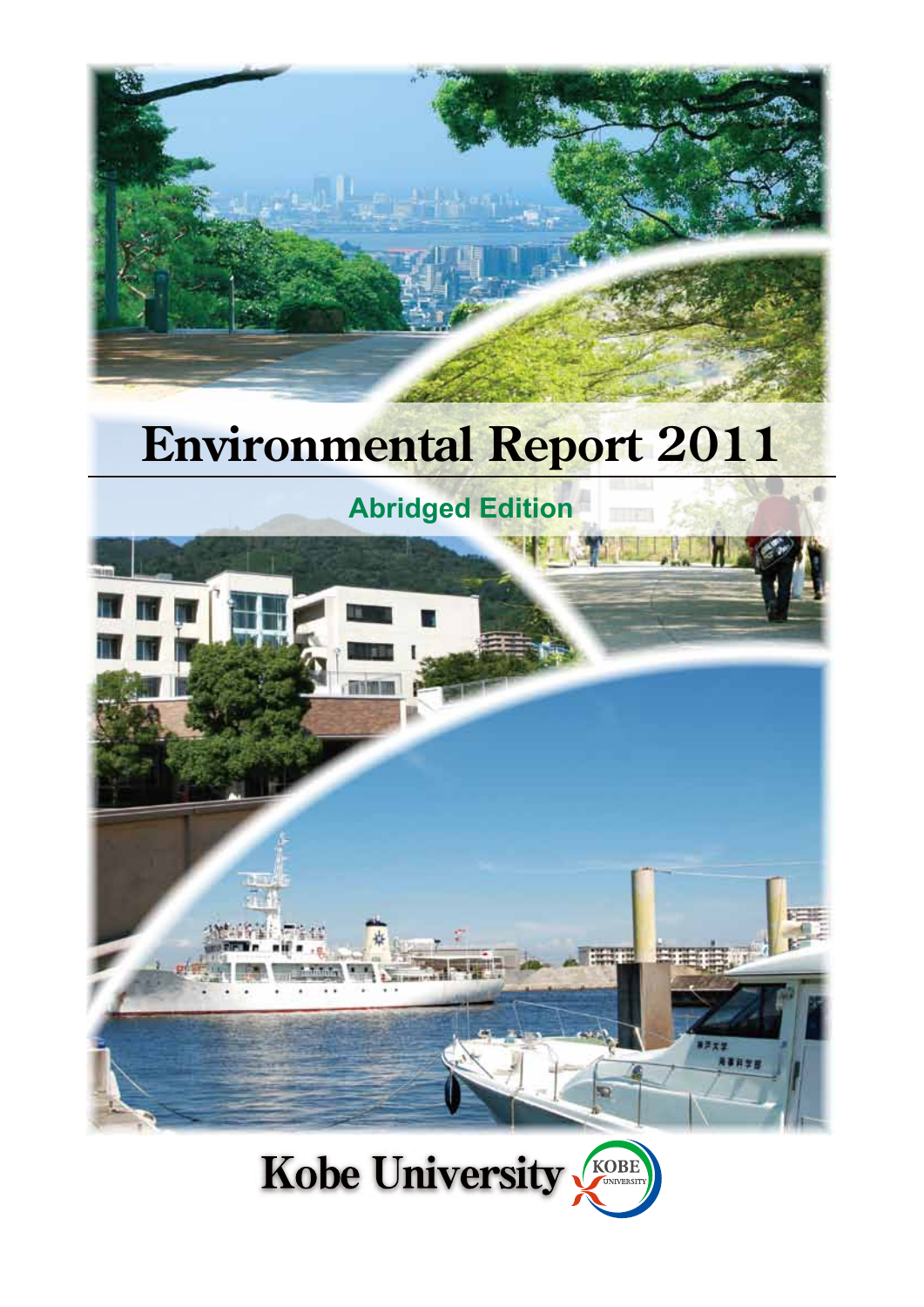## **Message from the President** (Abridged)

Kobe University adopted its "Charter on the Environment" in 2006 based on the Environmental Philosophy and the Environmental Principle, we are making efforts to implement these policies as follows:

#### 1. To foster ecological-minded students

I consider the fostering of people who are environmental consciousness to be a universal activity. Therefore, it is important to foster young people who are constantly aware of and capable of sustaining the global environment on a daily basis. Environmental studies constitute a very wide-ranging field, in order to give our students a broader perspective, we plan to organize interdisciplinary environmental courses in which arts and sciences will be combined. I also envision a support system which will allow students to go beyond their graduate schools and, take courses that cross over several departments.

#### 2. To promote research that sustains the global environment

Recently, it is nearly impossible to produce an item for practical use from a single academic field. Take for example the solar photovoltaic facility. When we look at the origin of each component, we find that many of the components are manufactured by different Japanese companies. In comparison to the world standard, Japanese technology is by no means inferior, however, technology can only be put to practical use when these components are integrated together and coordinated systematically.

Likewise, there are many academic fields involved in "environmental" studies; what we need is the ability to put them all together. I believe that Kobe University, as a multi-faceted institution, is capable of achieving this. And for this reason, the Integrated Research Center was established on Port Island. I would like to promote interdisciplinary research integration not only in the fields of natural sciences, but also those in humanities and human development, social sciences, and bio-medical sciences. In addition to the contributions from individual fields involved in the environment, I would also like to disseminate information to the world through the interdisciplinary research integration.

#### 3. To promote environmental preservation activities that set an example for others

We adopted the environmental management policies for the second term of the mid-term plan in fiscal year 2010. In my opinion, the promotion of environmental preservation must first start with the heightening of one's awareness toward the environment.

The "Promotion of the 3R (Reduce, Reuse, Recycle) activities" requires the awareness and the efforts of all members of the university - students, faculty, and other employees. "Reduce" and "Reuse" especially require efforts. Trying not to produce solid waste, or finding ways to reuse materials, are already

### *Kobe University Charter on the Environment*

#### **Environmental Philosophy**

As a world-class research and education institution, Kobe University pledges itself, through all of the university's activities, to the preservation of the global environment and to the creation of a sustainable society, which are the two most important challenges the world faces today.

Flanked between the Pacific Ocean and the Rokko Mountains, Kobe University utilizes this regional locality to its advantage for the fostering of ecological-minded students and the dissemination of knowledge gained from academic researches to the world. Kobe University pledges to build a path toward the realization of a sustainable society as a common goal of humanity, through these efforts and by setting an example in the preservation of the environment.

common practice among some members; however, it cannot be totally achieved without the concerted efforts of all members. "Recycle" is, of course, important; but the most important is "Reduce".

Our goal for the second term of the mid-term plan ( by fiscal 2015) is to reduce CO2 emissions by 15%. The current use of air conditioning is a



major factor in the production of emissions. Although it may be costly, we need to replace the older types with highly efficient new types. However, the goal cannot be achieved by merely investing in equipment; here again, it is important to increase environmental awareness among our university members. I welcome all creative ideas, particularly from students, on ways to promote the 3R activities or the reduction of CO2 emissions.

The PDCA (Plan, Do, Check, Act) cycle plays an important role in environmental preservation activities. The key lies in the way we approach one of the policies, "to practice and continue the environmental management cycle".

We have evaluated our 3R and energy-saving activities and the amount of energy used calculated. These results have been made public within the university. Consequently, we have proceeded from "PLAN" to "DO" and then to "CHECK"; but there is as yet almost no corrective "ACTION". From now on, we are going to put more weight on improving the inspection results, and on reviewing the plan.

#### To university members

Until now, universities have had a tendency to place more importance on research activities than on environment preservation or energy saving activities. However, in our current situation, we can no longer afford to be so selective. Kobe University will continue to guarantee the basic support, such as research fund and space, for all academic fields. However, we cannot provide equally for all in regards to environment and energy-saving. I plan to devise a system of incentives and support to those who make the most efforts. I'm relying on all of you, as members of our university, to put your best effort to work.



Visit the URL below for the president1s message in an interview http://www.kobe-u.ac.jp/report/environmental/2011/

#### **Environmental Principle**

- 1. To foster and support ecological-minded students.
- 2. To promote research that sustains the global environment.
- 3. To promote environmental preservation activities that set an example for others.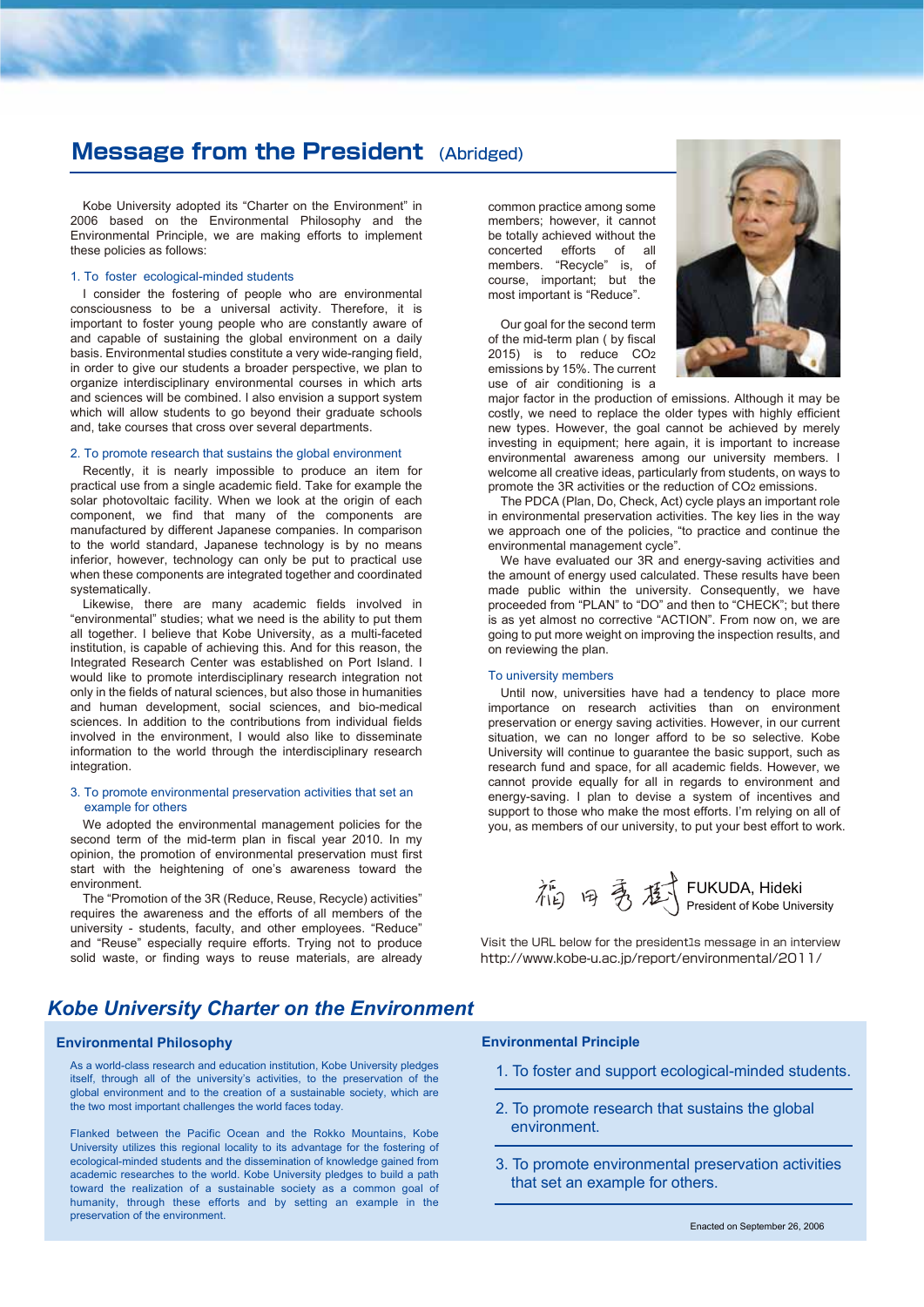## *A Review from the Outside*

I read the Environmental Report 2011 which is the sixth annual report published by Kobe University.

The contents of the Report have improved every year, and the graphs and tables in the Environmental Activity section are much easier to read and understand now. With the sixth year under way and the environmental management policies for the second term of the mid-term plan set, the university is about to take a big step forward into the practical stage from the preparatory stage of the first term. From now on, I think the university will be required to promote as well as effectively implementing the environmental preservation activities; and show the results to all stakeholders.

It is with those considerations in mind that I'm going to mention the points in the Report that drew my attention.

■ Environmental management: The level of permeation It is apparent that the organizations promoting environmental preservation activities are enhanced year by year.

A recent major improvement in environmental preservation activities is the clear statement of environmental management policies: (1) the promotion of 3R activities among all members of the university; (2) the setting of a goal for the greater reduction of CO2; and (3) the ongoing practice of the environmental management cycle.

Under the system as it stands now, the activities of the Environmental Caravan play a leading role in transmitting environmental policies to each department. However, it is hard to know, under the present organizational system, if and how each member (faculty, other employees, and students) is structured to be actively involved.

The competition of registering eco points using cell phones\*, which started in fiscal year 2011, is an interesting example of environmental efforts to involve students. For the ongoing promotion of such efforts, and for an increase in the effectiveness of environmental management policies, I look forward to further improvement in the organization system.

■ Toward a Report that clearly delineates achievements

The following characteristic measures were used to organize this year's Environmental Report. First, a meeting was held to read the previous year's Environmental Report. The targets were its primary readers, the university's students and staff. Then, the Report was written based on the feedbacks received from the meeting. The president's message, was also featured as an interview\* with him, directly conveying his thoughts about the environment. Moreover, the University's advanced efforts in education and research, and environmental management activities, were shown in concrete detail. In particular, achievements in the reduction of CO2 were shown in a way that was easy to understand.

Yet, I find it difficult to evaluate whether, "the efforts of the university have progressed, on the whole, this year over last," or whether "it is getting closer to achieving its goal."

This may be partially due to the composition of the Report, and because it does not address any concrete goal specified in the Environment Principles of the Environmental Charter. I agree that items such as 1. To foster ecological-minded students and 2. To promote research that sustains the global environment are difficult to show in terms of numerical objectives, however, by announcing concrete aims correspond to a specific goal, achievements could be shown in a way that is easy to understand.

I also sense from the Environmental Charter that the university values its relationships with both the international and the local communities; thus, organizing personnel training and research activities through these relationships might be another solution.

Currently, the Report only targets university members as its readers. In the future, I hope that it will be written with readers outside the university (including local communities) in mind.

Making more effective report would also lead to a re-examination of the contents of activities. By undertaking that task, and by allowing environmental management permeate to all levels of the university, I hope that Kobe University, as a world-class institution of research and education, would also establish itself as the most advanced university in matters regarding the environment.

\*Only in the original Japanese version.



#### **Name : MUREI, Emiko**

**Present occupation : Associate Professor, Graduate School of Accountancy, University of Hyogo (2009 - present); Certified Public Accountant**

#### **Profile :**

Graduated from the Accounting Division of the School of Business Administration, Kobe University with a bachelor's degree in Business Administration. She joined a major auditing firm where she was first engaged in legal auditing and later in environmental report certification and consultation, as well as environmental accounting. She became a Limited Term Associate Professor of the University of Hyogo in 2007, and has held her current position since 2009. She is currently a member of the Japanese Institute of Certified Public Accountants KINKI Chapter, a member of the committee for school/CSR, and the Chairperson of FD committee of Japan Association of Graduate Schools for Professional Accountancy.

Thesis: Development of the environmental report and the role of environmental accounting (Research Materials, Research Institute for Economics and Business Administration, University of Hyogo)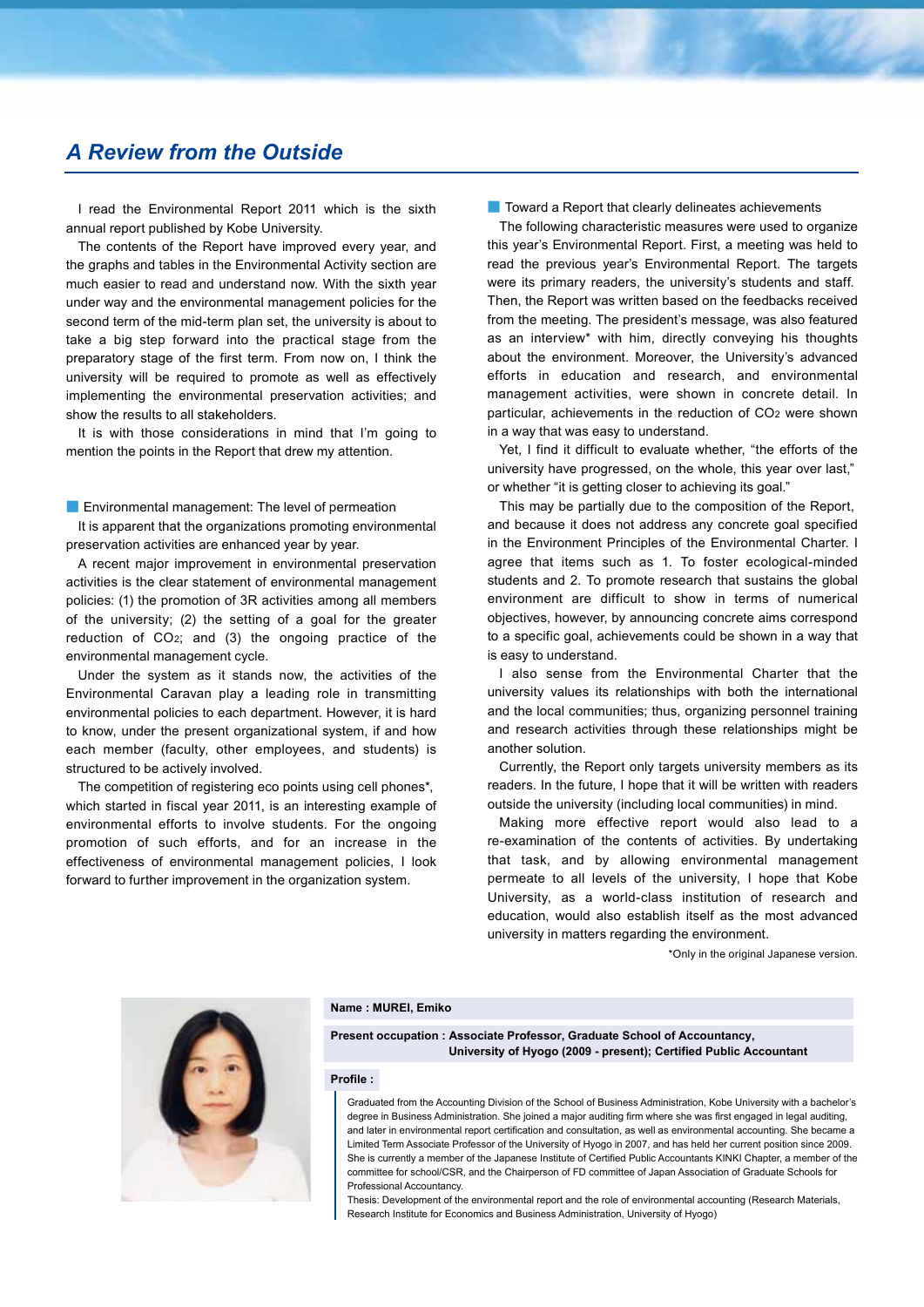## *Environmental Education and Research*

## *Development and Promotion of an ESD Sub-course*

TAKAO, Chiaki, ESD coordinator, Graduate School of Human Development and Environment

The collaborative ESD (Education for Sustainable Development) course was selected to be one of the Ministry of Education, Culture, Sports, Science and Technology (MEXT) funded program, "Support Program for Contemporary Educational Needs" (also known as "Contemporary Good Practice" ) from fiscal years 2007 to 2009. The initial collaboration was between the Faculties of Human Development, Letters, and Economics, however in fiscal year 2011, the Faculty of Agriculture joined the three faculties. The curriculum has since been expanded and the four Faculties are now coordinating their efforts together.

The Brundtland Commission, formally known as the World Commission on Environment and Development (WCED) defined Sustainable Development as "development that meets the needs of the present without compromising the ability of future generations to meet their own needs" in 1987. The Johannesburg Summit 2002, also known as the World Summit on Sustainable Development, placed special emphasis on education: "Education is crucial in the promotion of sustainability" . In order to realize a world in which society, economy, and environment are all in harmony, we need to foster citizens who possess a global perspective and are capable of using their own ideas to create a new social order. ESD was developed from such a need. Following an initiative filed by the Japanese government, the United Nations adopted a resolution to designate the ten years beginning with 2005 "the United Nations Decade of ESD;" various efforts are taking place worldwide.

ESD sub-course displays three major characteristics: First, in order to expand the traditional range of environmental education, the curriculum is organized to cover broad areas corresponding to the diverse disciplines required for ESD. The sub-course incorporates learning from wide-ranging fields utilizing the resources offered by the four departments. Courses offered include "Forming New Ethics" and "Risk Management and Disaster Prevention" from the Faculty of Letters, "Sustainable Economic Activities" from the Faculty of Economics, "Practicing Food and Agriculture" from the Faculty of Agriculture, and "Transformability of Human" from the Faculty of Human Development. Next, the sub-course takes an in-depth look at problems inherent in an unsustainable society or system, and searches for keys to the solution of those problems by sending students to centers of activity within the local community, and by having them participate in practical activities that involve working together with people outside the university ( "action research" ). Emphasis is placed on participation and experience in the field outside the university such as hands-on learning and workshops. Finally, by earning a total of 14 credits in four years, the student will receive a certificate identifying him or her as an "ESD Practitioner" in addition to the university degree at graduation. Under this unique system, then, the sub-course aims at training personnel who sees the world from various points of view, capable of coordinating within an organization or group to solve the problem, and possesses both will and skills to solve the problem.

Currently, the work group for promotion and review of the ESD sub-course has its headquarters in the Institute for Promotion of Higher Education. Ultimately, the work group is thinking of extending the sub-course to all university departments.

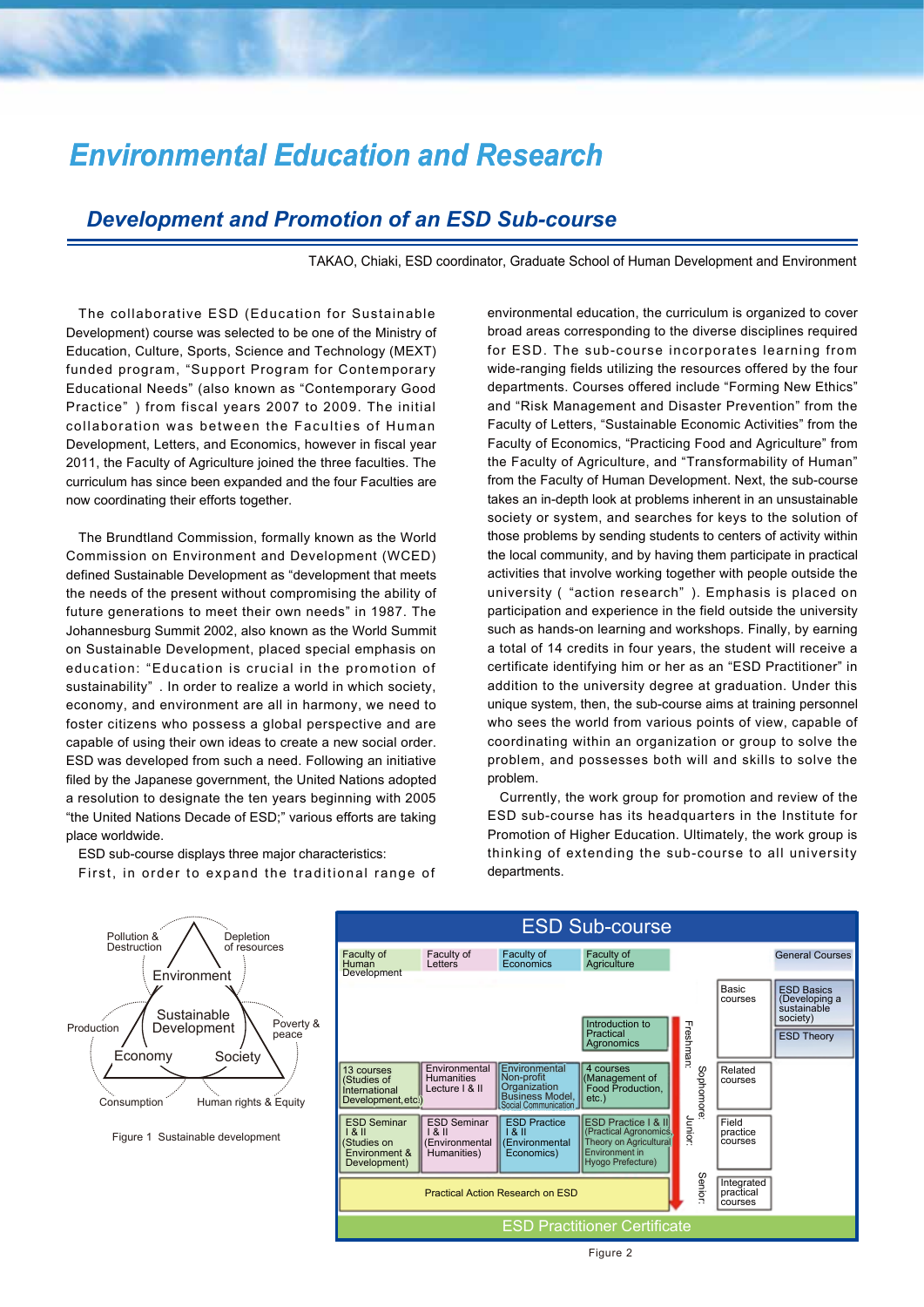## *Related Topics on Environmental Education and Research*

## *Meeting 'To read the Environmental Report'*

On June 2, 2011, a meeting 'To read the university' s Environmental Report' took place on the Rokkodai #1 campus at the third floor presentation hall of Frontier Hall. The purpose of the meeting was to disseminate information about the annually published Environmental Report throughout the campus and to obtain feedbacks from students for use in future publications as well as environmental preservation activities.

The meeting was chaired by Professor Katsuhiko Kokubu of the Graduate School of Business Administration and the Chairperson of the Environmental Reporting Work Group. Participating in the lively discussion were 27 students, a co-op staff member, and 17 faculty members including Executive Vice President in charge of General Affairs and Facilities, Masami Shimobayashi; Associate Professor Takeshi Shimamura of the Graduate School of Law and the Chairperson of the Environmental Management Review Work Group; and Associate Professor Akihiko Kajinami and the Deputy Director of the Center for Environmental Management.

#### Main feedbacks are as follows:

#### ■ Regarding environmental education, research, and management

- ・ Results of environmental education and research should be more visible.
- ・ Long-term and concrete objectives should be set.
- ・ Kobe University should specify what it considers important.

#### ■ Regarding future environmental activities

- ・ Consider decreasing the number of vending machines.
- ・ Consider using LED and ESCO\* services.
- ・ Consider making an Environmental Report from students' feedbacks.
- ・ Consider making activities that would automatically lead to environmental practices.

Every effort will be made to see that those feedbacks are reflected when putting together the Environmental Report and in future environmental preservation activities.

Related URL:

http://www.kobe-u.ac.jp/info/database/report/environmental.htm

\* ESCO: Energy Service Company. It is an environmental business that makes energy saving proposals for factories, office buildings, and commercial facilities to improve their energy efficiency; guarantees cost reduction; and receives its fee based on the cost reduction.



Scene from the Meeting "to read the Environmental Report"



Students expressing their opinion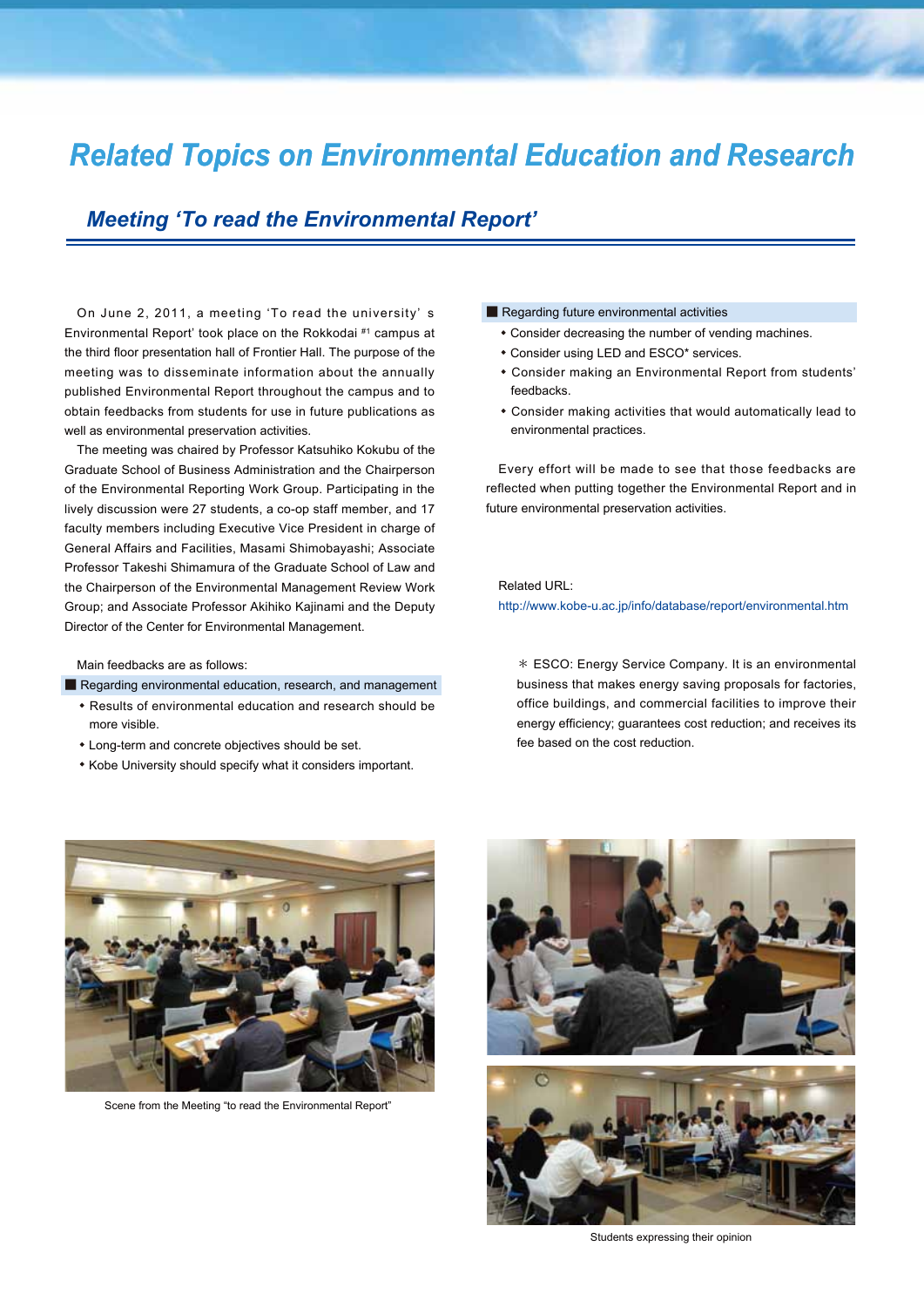## *Environmental Activity at Kobe University*

## **Saving energy and preventing global warming** 3. Amount of electricity used

#### 1. Environmental goal

Kobe University adopted a university-wide initiative to reduce CO2 emissions by 15%\* (in basic units, by total floor area) during the second term of the mid-term plan (FY2010 to 2015).

\*The measurement for fiscal year (FY) 2004, set to be the base year

#### 2. Reducing the total amount of CO2 emissions

Our efforts to save energy have concentrated on educational activities toward staff and students, and the replacement of outdated equipment with more efficient versions. In regards to boilers used for heating in the Kusunoki area, we changed from ones that use heavy crude oil to city gas, which emit less CO2.

As a result, the total amount of CO<sub>2</sub> emitted in FY2010 decreased by 0.1% (49t-CO2) compared to that of FY2009.\* With the exception of FY2008, the amount of CO2 emissions has been generally on a downward trend. It has decreased by 4.1% compared to the base year (FY2004). The amount of CO2 emissions by total floor area decreased by 6.6% (5.428t-CO2/1000m2) from that of the base year (FY2004).

In terms of energy used, there is an increase in the use of electricity and gas, and a decrease in the amount of heavy crude oil used, compared to that of FY2009.

Our university will continue the effort to achieve the environmental goal, "to reduce CO2 emissions by 15% in basic units", during the second term of the mid-term plan (FY2010 to FY2015).

\*The decrease in the amount of CO2 emitted is due to the CO2 conversion coefficient of the electricity purchased (officially published figure).

|  | Table 1 Amount of CO <sub>2</sub> emitted (t-CO <sub>2</sub> ) |        |                                                  |        |        |        |        |        |  |  |
|--|----------------------------------------------------------------|--------|--------------------------------------------------|--------|--------|--------|--------|--------|--|--|
|  |                                                                |        | FY2004 FY2005 FY2006 FY2007 FY2008 FY2009 FY2010 |        |        |        |        |        |  |  |
|  | Rokkodai 1<br>campus                                           | 2,029  | 2.211                                            | 2.168  | 2.207  | 2.074  | 1.906  | 2,026  |  |  |
|  | Rokkodai 2<br>campus                                           | 12,318 | 11,856                                           | 11,513 | 11.914 | 11,338 | 11,623 | 12,155 |  |  |
|  | Tsurukabuto 1<br>campus                                        | 1.426  | 1.297                                            | 1.372  | 1.199  | 1,302  | 1.244  | 1.270  |  |  |
|  | Tsurukabuto 2<br>campus                                        | 482    | 667                                              | 657    | 614    | 702    | 561    | 519    |  |  |
|  | Kusunoki area                                                  | 18,494 | 18,575                                           | 18,202 | 18.169 | 19,862 | 17,928 | 17,220 |  |  |
|  | Myodani area                                                   | 479    | 587                                              | 569    | 587    | 627    | 523    | 521    |  |  |
|  | Fukae area                                                     | 1.004  | 1.311                                            | 1.176  | 1,115  | 1.229  | 998    | 1.021  |  |  |

36,232 36,504

Total



35,657

35,805 37,134

34,783 34,732



The total amount of electricity used in FY2010 increased by 2,102,000kWh (3.2%) compared to that of FY2009.

- This was mainly due to:
- ・The construction of a new natural science building
- ・The increased use of air conditioning due to a 2˚C increase in the average temperature for August and September of 2010 compared to those in FY2009



#### 4. Amount of gas used

The total amount of gas used in FY2010 increased by 811,000m<sup>3</sup> (19.7%) compared to that of FY2009.

- This was mainly due to:
- ・The shift from heavy crude oil boilers to ones using city gas in the Kusunoki area reduced CO2 emission
- ・construction of a building for natural science
- ・increased use of gas heat pump air conditioning because the average temperatures in August and September of 2010 were about 2˚C higher than those in FY2009



#### 5. Amount of heavy crude oil used

The total amount of fuel oil used in FY2010 decreased by 446kl (66.2%) compared to that of FY2009.

- This was mainly due to:
- ・The shift from heavy crude oil (used to heat boilers in the Kusunoki area) to city gas that emits less CO2

The Rokkodai 1 and Tsurukabuto 1 campuses stopped using boilers for heating, so the amount of use dropped to zero. The Rokkodai 2 campus uses negligible amount of fuel oil for emergency generators. Heavy crude oil is not used in the Tsurukabuto 2 campus.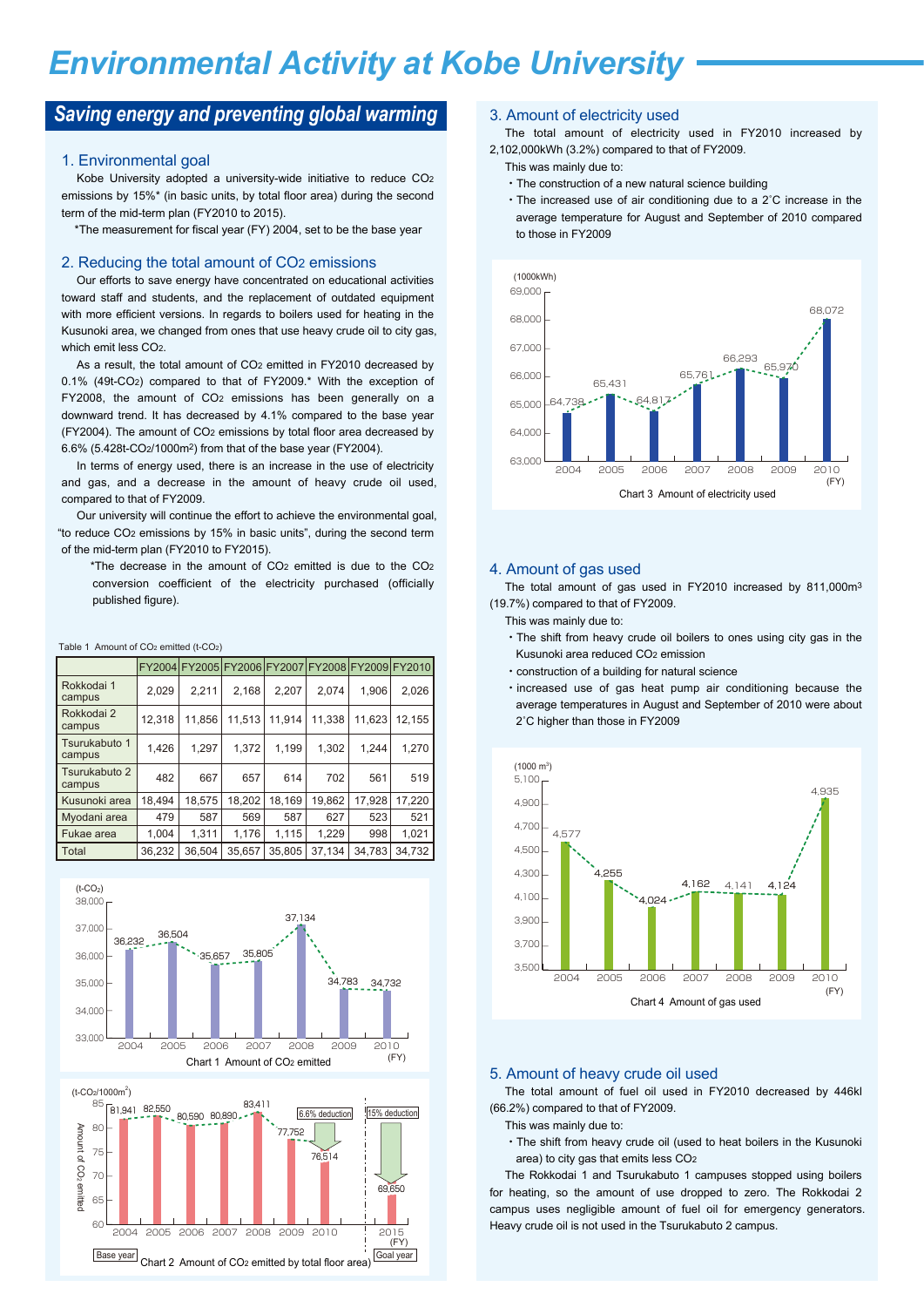

## *Conserving resources and recycling*

1. City water / General service water

### City water Decreased by 3.2% compared to that of FY2009

The total amount of city water used in FY2010 decreased by 14,000 m3 (3.2%) compared to that of FY2009.

This was mainly due to:

・Our efforts to save water by opting for automatic faucets when we renovated buildings.



#### General service water

For the conservation of resources in the Rokkodai area, we use the Rokko Mountain river water as general service water in toilet tanks, laboratories, etc.

The use of general service water is on a downward trend. The amount used in FY2010 decreased by 15,300  $m<sup>3</sup>$  (15.6%) from the figure in FY2009.

This was mainly due to:

・Our efforts to conserve water by opting for water-saving toilets when we renovated buildings.



#### 2. General waste

Chart 8 shows the amount of solid waste produced from FY2008 to FY2010.

This was mainly due to:

・The near completion of school renovation has reduced the amount of waste produced from construction and moving.

Although the amount of incombustible and combustible waste produced increased slightly, other types of waste were about the same as that of FY2009.

In regards to the volume recycled, there was not a significant change from that of FY2009.



Chart 8 Amount of general waste produced by type of waste

The total amount of solid waste produced in FY2010 decreased about 15% compared to that of FY2009.

This was mainly due to:

・A major decrease in the amount of bulk waste produced.

The recycling rate has been around 17 to 18%.



#### 3. Office paper

Usage decreased by 0.3% compared to that of FY2009

Chart 10 shows the changes in the amount of office paper used from FY2008 to FY2010.

The volume of office paper used decreased slightly, by 0.59 tons (ca. 0.3%), compared to that of FY2009; it has remained almost unchanged for the last three years.

We must keep trying to reduce office paper usage by making it common practice to hold paperless meetings, lectures, etc.; to make copies using both sides of the paper; and to reuse the blank side of paper that has only been copied on one side.